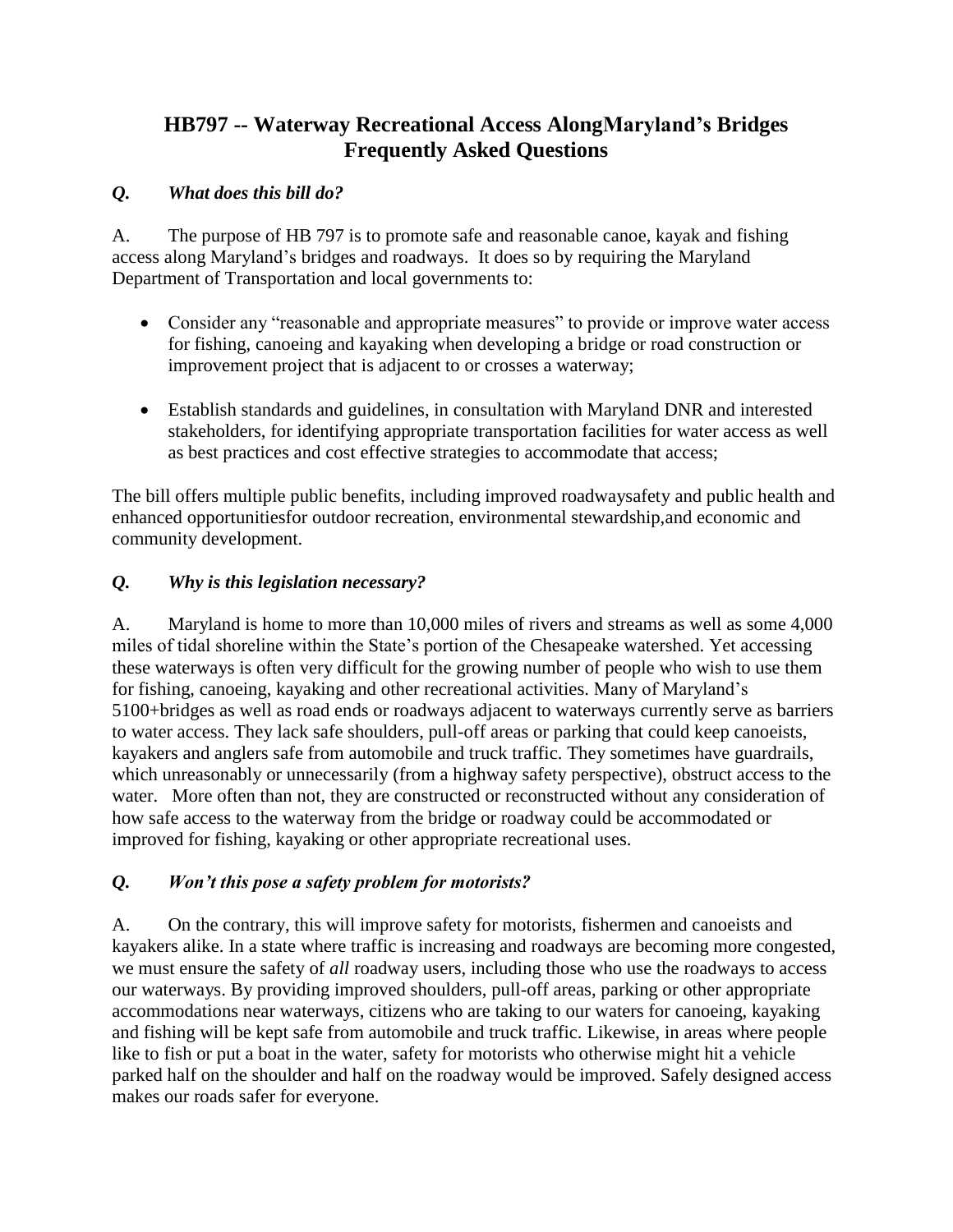#### *Q. Does this mean that there should be waterway access near every bridge and road?*

A. No, of course not. There are many places where such access would be unnecessary, unreasonable, or unsafe. An example is along Interstate Highways. The planning process would determine whether waterway access is desirable and can be accommodated reasonably and safely.

### *Q. Is there a precedent for doing this?*

A. This initiative is modeled on Federal and state bicycle and pedestrian safety accommodations as well as similar waterway access efforts in California, Tennessee and North Carolina. Maryland DNR's website advertises good spots to go fishing, most of which are already along bridges, underscoring the fact the bridges are a good location to provide such recreational access.

#### *Q. Won't this cost a lot of money, when we don't have enough funds even to maintain our bridges and roads?*

A. No. Provision of waterway access can be accomplished with little, if any, cost because construction at potential access areas will already occur during bridge construction or repair. Consequently, access features could easily be incorporated into project design for minimal cost. For example, staging areas are created for most bridge and roadway construction or reconstruction projects. In many instances these staging areas – expanded shoulders, parking, etc. -- are removed after the project is completed, at a cost to the project. Rather than remove them, State and local highway departments could leave them in place to provide parking for boaters and anglers. Providing access involves no land acquisition costs, because these potential access areas are already located in a public right of way. Moreover, communities throughout the country which have promoted public access to their waterfronts and waterways have reaped substantial economic benefits from the new recreation and tourism benefits of those improvements.

#### *Q. Waterway access is about recreation, not transportation. Why should scarce transportation dollars be used for this purpose?*

A. For several reasons: First, for safety reasons discussed above. Second, fishermen, kayakers, and canoeists alike pay their fair shares of highway user fees and use our roads and bridges to arrive at their recreational destinations. They should not be treated differently than other highway users. Third, it was the construction of bridges and roads and the designs that were used that restricted the access to our waters in the first place. This issue is about mitigating for the restrictions that resulted from the construction of those transportation facilities. Fourth, this bill does not require State or local highway departments to construct paths or trails to the waterway. Rather its focus is on bridge-side and road-side safety and access accommodations where feasible. Any decision to further improve access from the roadway to the water such as paths and/or soft launches would be left to local and state governments and citizens and could be financed with Federal Gateways and Watertrails, Recreational Trails or other Transportation Alternatives and private funds.